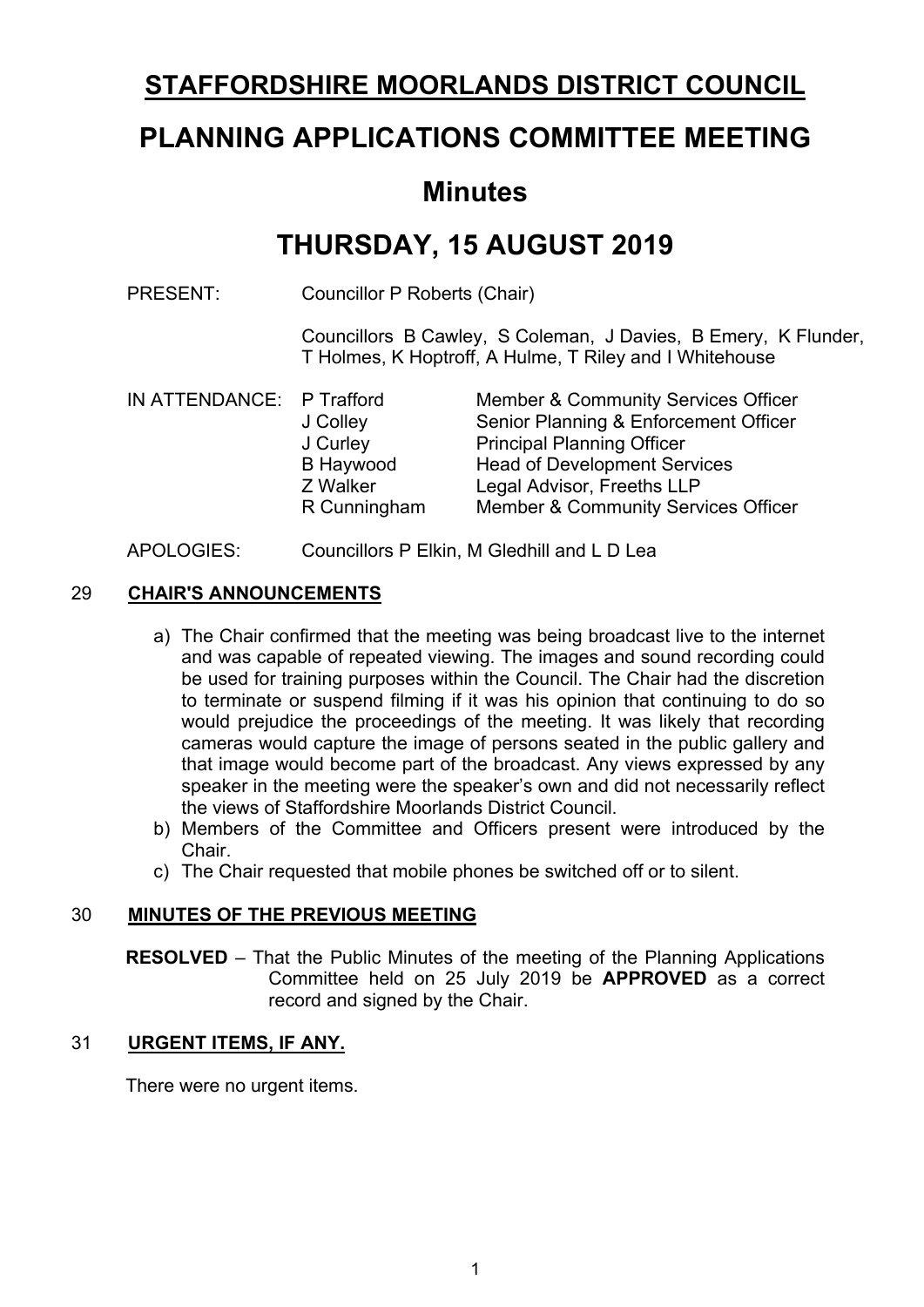### 32 **DECLARATIONS OF INTEREST**

The following declarations were made:-

| <b>Agenda Item</b>                                                      | <b>Member Declaring</b><br><b>Interest</b>                                                                       | <b>Nature of Interest</b>                                                                                              |  |
|-------------------------------------------------------------------------|------------------------------------------------------------------------------------------------------------------|------------------------------------------------------------------------------------------------------------------------|--|
| Agenda Item 6 -                                                         | Cllrs. Cawley, Coleman,<br>Davies, Emery, Flunder,<br>Holmes, Hoptroff,<br>Hulme, Riley, Roberts &<br>Whitehouse | "Other" – 2 speakers were<br>fellow District Cllrs., 1 was a<br>previous SMDC Employee.<br>Lobbied – no response given |  |
| SMD/2019/0143-<br>Land adjacent to 10 Ox<br>Pasture, Cheddleton         | <b>Clirs. Roberts &amp; Emery</b>                                                                                | "Other" – Members of the<br><b>Conservation Liaison Panel</b>                                                          |  |
|                                                                         | Mr. B. Haywood                                                                                                   | "Other" – Knows Objector                                                                                               |  |
|                                                                         | Cllrs. Cawley, Coleman<br>& Hoptroff                                                                             | "Other" - Know speaker<br>(Labour party member)                                                                        |  |
| Agenda Item 7 -<br>SMD/2019/0080-<br>Endon Riding School,<br>Moss Lane, | Cllrs. Cawley, Coleman,<br>Davies, Emery, Flunder,<br>Holmes, Hoptroff,<br>Hulme, Riley, Roberts &<br>Whitehouse | "Other" – Speaker was<br>former SMDC Employee                                                                          |  |
| <b>Stockton Brook</b>                                                   | Cllr. Flunder                                                                                                    | "Other" – County Cllr. For the<br>area                                                                                 |  |
|                                                                         | Cllrs. Cawley, Coleman,<br>Davies, Emery, Flunder,<br>Holmes, Hoptroff,<br>Hulme, Riley, Roberts &<br>Whitehouse | "Other" – Speaker was fellow<br>District Cllr.                                                                         |  |
| Agenda Item 8-<br>SMD/2019/0379-                                        | Cllrs. Flunder & Hulme                                                                                           | "Other" - Parish Cllrs. For<br>the area                                                                                |  |
| Meadow View, Rectory<br>Road, Hollington                                | Cllr. Hulme                                                                                                      | "Other" - Neighbour of<br>Applicant                                                                                    |  |
|                                                                         | Cllr. Wilkinson                                                                                                  | "Other" - Employs<br>Applicant's daughter<br>(declared at start of agenda<br>item)                                     |  |
| Agenda Item 9-<br>SMD/2019/0126-<br>Land adjacent to<br>Rakeway Grange, | Cllrs. Cawley, Coleman,<br>Davies, Emery, Flunder,<br>Holmes, Hoptroff,<br>Hulme, Riley, Roberts &<br>Whitehouse | "Other" – Speaker was<br>former SMDC Employee                                                                          |  |
| Rakeway Road, Cheadle                                                   | Cllrs. Emery, Roberts &<br>Whitehouse                                                                            | Lobbied – No response<br>given                                                                                         |  |
| Agenda Item 10 -<br>SMD/2019/0192-<br>Land at High Up Road,<br>Leek     | Cllrs. Cawley, Coleman,<br>Davies, Emery, Flunder,<br>Holmes, Hoptroff,<br>Hulme, Riley, Roberts &<br>Whitehouse | "Other" – Applicant is son of<br>District Cllr.                                                                        |  |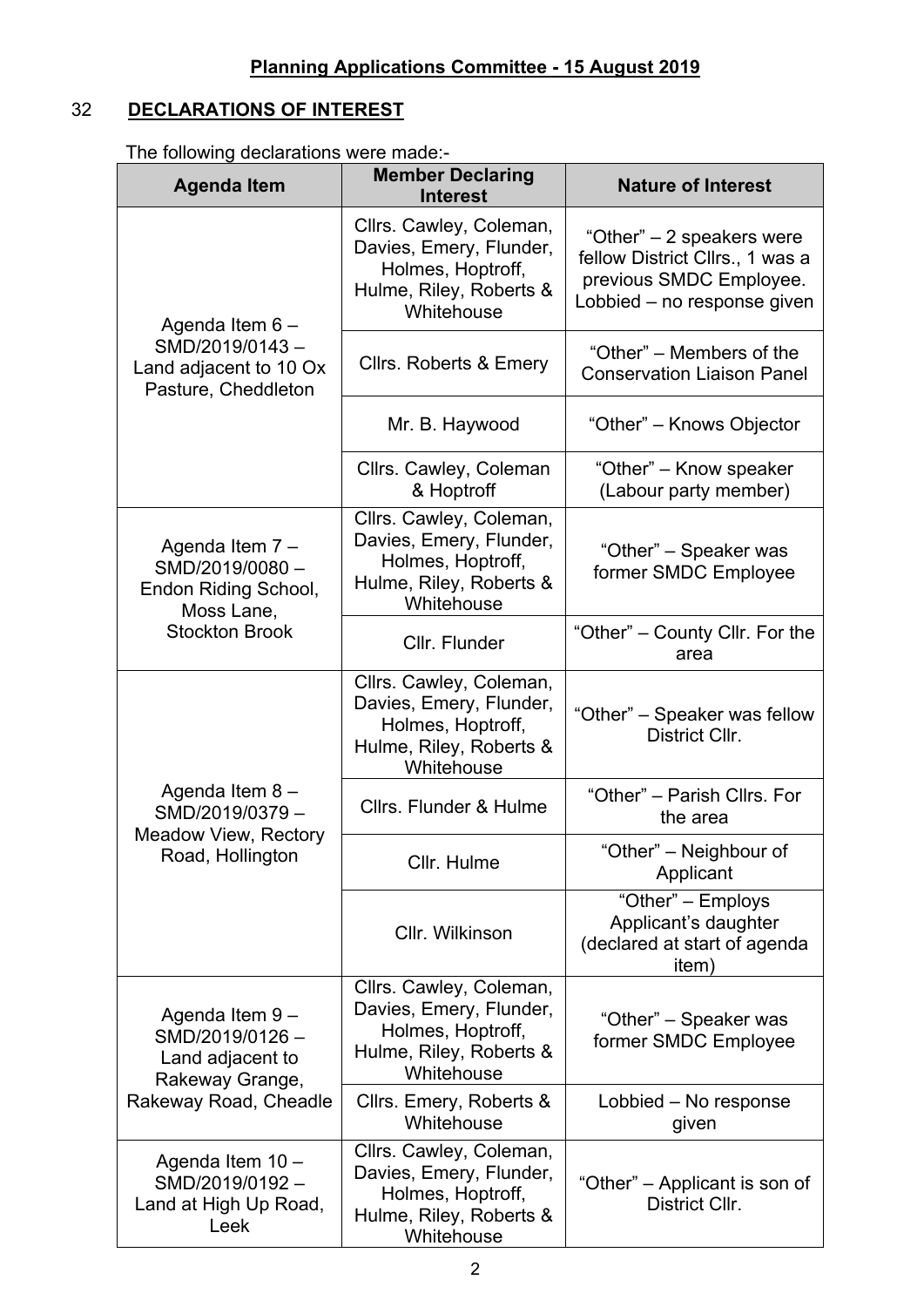#### 33 **SMD/2019/0143 - LAND ADJACENT TO NO. 10 OX PASTURE, CHEDDLETON.**

#### **OUTLINE PLANNING APPLICATION FOR RESIDENTIAL DEVELOPMENT WITH ALL MATTERS RESERVED FOR L & C HOMES LTD.**

(Report recommended Approval)

*(All Councillors had declared "other" and lobbying interests. Mr. Ben Haywood had declared an "other" interest and left the room, taking no part in the discussion or vote.)*

RECEIVED – Representations from the undermentioned speakers:-

#### **Against the application:**

| - Objector   |
|--------------|
| - Objector   |
| - Objector   |
| - Ward Cllr. |
| - Ward Cllr. |
|              |

#### **For the application:**

Mr. David Breakwell - Applicant's Agent Mr. Frank Murray - Applicant

- NOTED 1. Late Representations Report (LRR) contained:-
	- Clarification of comments from Cheddleton Parish Council;
	- Comments from Ramblers' Association;
	- Additional information from Applicant:
	- Additional neighbour representations;
	- Residents' responses to SMDC Ecology Officer, Planning Officer and Absolute Ecology comments;
	- Additional consultation responses from SMDC Ecology Officer;
	- Additional comments from SMDC Projects Officer, Conservation Officer and Planning Officer;
	- Amended recommendation relating to the rewording of condition 13 (reptiles).
	- 2. Further comments had been received after LRR publication, critical of Absolute Ecology methodology.
	- 3. Key points to consider were Ecology, Access and impact on Heritage Assets.
	- 4. Query raised regarding ownership of the site Applicant confirmed L & C Homes Ltd were the owners.
	- 5. Sole reason for previous refusal was a lack of a Heritage Assessment.
	- 6. Legal Advisor clarified that the previous definition (Visual Open Space) was not consistent with the NPPF, hence limited weight could be given. Under the emerging Local Plan the Planning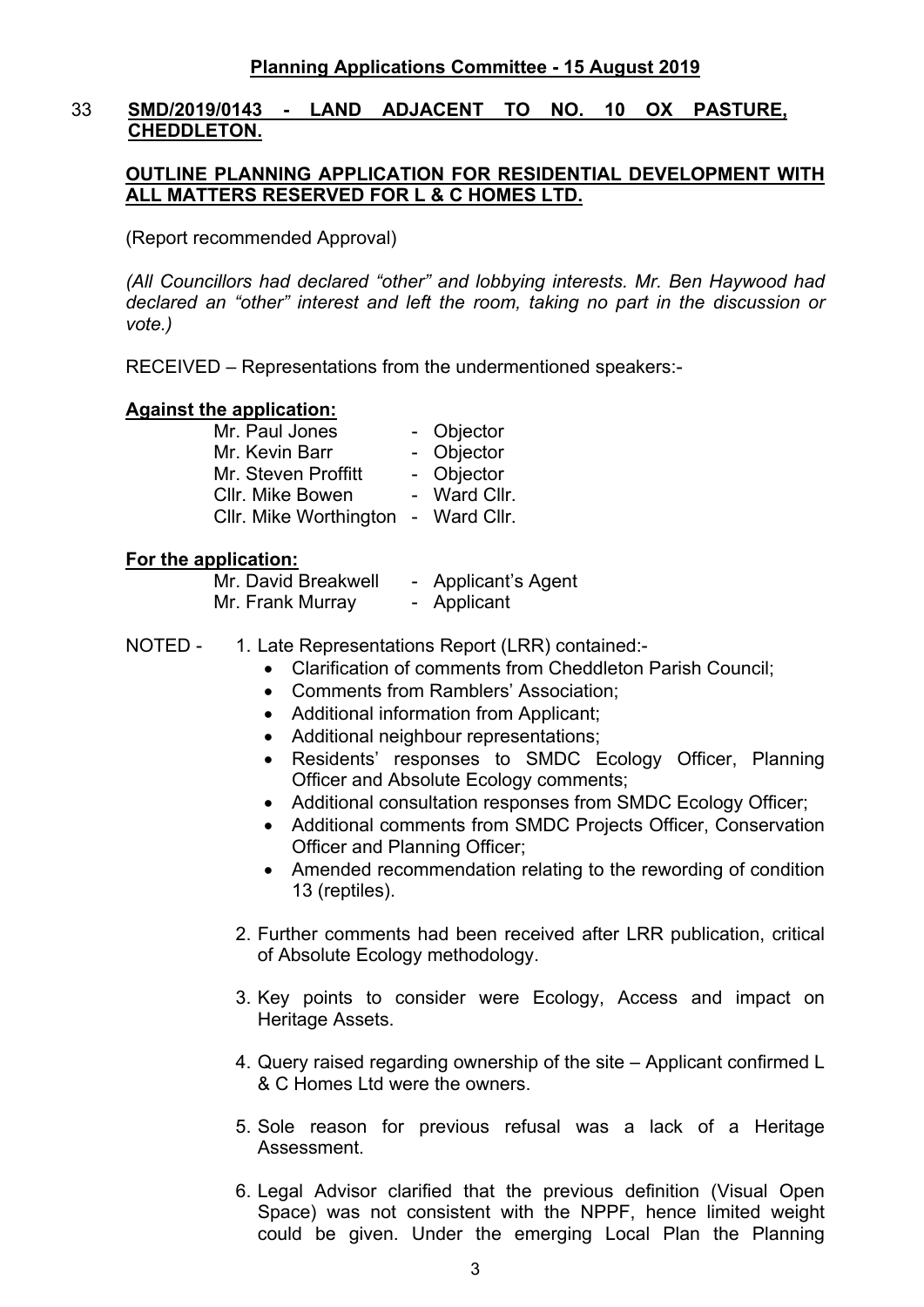Inspector had indicated that the area would not qualify as a Local Green Space – again, limited weight.

7. Members expressed concern with regard to access.

A motion to **APPROVE** the application was proposed by Councillor Davies and seconded by Councillor Coleman. However at the vote, the motion was **LOST**.

**RESOLVED** – That, contrary to officer recommendation, the application was **REFUSED** based on the following reasons / policies:-

#### **Reasons / policies**

- Policy DC1 Design consideration:
- Policy DC2 Perceived harm to the Heritage Asset outweighed the public benefit afforded by the development.

(Proposed by Councillor Cawley and seconded by Councillor Emery.)

#### 34 **SMD/2019/0080 - ENDON RIDING SCHOOL, MOSS LANE, STOCKTON BROOK.**

#### **APPROVAL OF RESERVED MATTERS OF APPEARANCE, LANDSCAPING, LAYOUT AND SCALE RELATING TO SMD/2017/0470 FOR HUMPHREY BUILDERS LTD.**

(Report recommended Approval)

*(All Councillors had declared "other" interests.)*

RECEIVED – Representations from the undermentioned speakers:-

#### **Against the application:**

Mrs. Marion Armstrong - Objector Mr. Geoffrey Snow - Objector

#### **For the application:**

Mr. Rob Duncan - Applicant's Agent

- NOTED 1. LRR contained additional information from the Applicant, officer comments and a revised officer recommendation with an additional condition (No. 10) relating to site levels.
	- 2. Previous reason for refusal was that the design layout was too suburban. This was seen to have been addressed with the revised application.
	- 3. Speaker expressed concern that notification letters had been delayed, giving reduced time for consideration and response. Officer confirmed that was no statutory requirement to re-consult on amended plans. The delay was postal rather than procedural.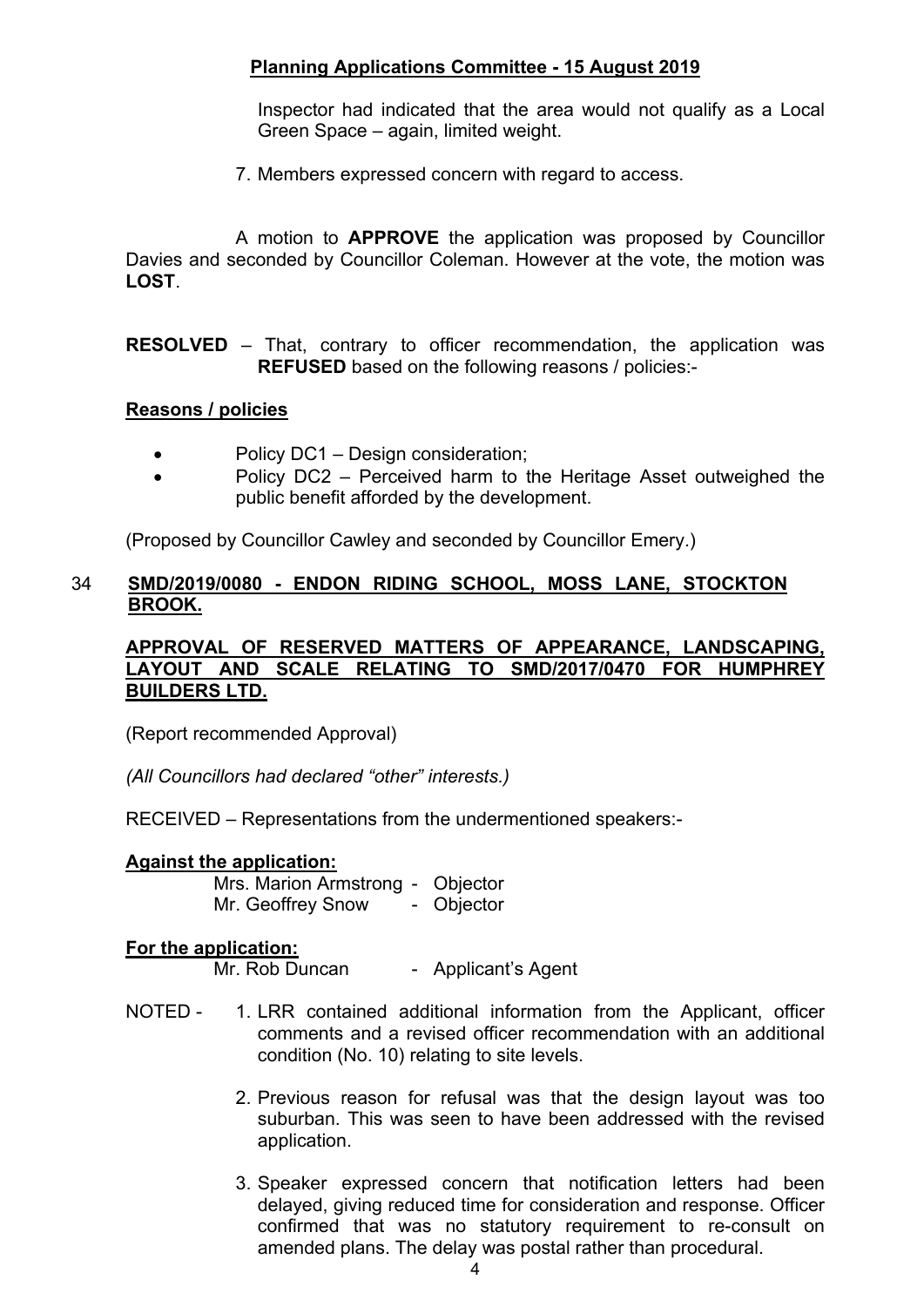- 4. Concerns expressed regarding potential parking on Moss Lane. Speaker requested double yellow lines. Speaker stated that in the event of an incident he would publish the fact that he had warned about this. Officer confirmed that there was parking for 3 vehicles at each property and that yellow lines were inappropriate at the reserved matters stage.
- 5. Members requested that Plots 1 & 2 be separated (agreed by Applicant's Agent).

**RESOLVED** – 1. That the application be **APPROVED** for the reasons and based on the policies contained in the report, subject to the conditions also contained in the report and an amended plan showing Plots 1 & 2 separated.

2. In the event of any changes being needed to the wording of the Committee's decision (such as to delete, vary or add conditions / informatives / planning obligations or reasons for approval / refusal), prior to the decision being issued the Head of Development Services had delegated authority to do so in consultation with the Chairman of the Planning Applications Committee, provided that the changes did not exceed the substantive nature of the Committee's decision.

(Proposed by Councillor Davies and seconded by Councillor Flunder.)

#### 35 **SMD/2019/0379 - MEADOW VIEW RECTORY ROAD, HOLLINGTON.**

#### **PROPOSED ERECTION OF AN AGRICULTURAL BUILDING TO HOUSE LIVESTOCK AND INCLUDES SECURE STORAGE AND A WORKSHOP FOR MR. A WILSON.**

(Report recommended Refusal.)

*(All Councillors had declared "other" interests.)*

RECEIVED = Representations from the undermentioned speakers:-

#### **For the application:**

| Mr. Graeme Perry      | - Applicant's Agent     |
|-----------------------|-------------------------|
| Mrs. Karen Atkinson   | - NFU Secretary         |
| Cllr. Sandra Peck     | - Checkley Parish Cllr. |
| Cllr. Peter Wilkinson | - Ward Cllr.            |

- NOTED 1 LRR contained 1 letter of public support.
	- 2. Speakers confirmed that an increase in rural crime had led to a need for more secure agricultural buildings located near to dwellings.
	- 3. The reduction in carbon footprint would assist in achieving the Council's climate change target.
	- 4. Confirmed that the building would be in use throughout the year.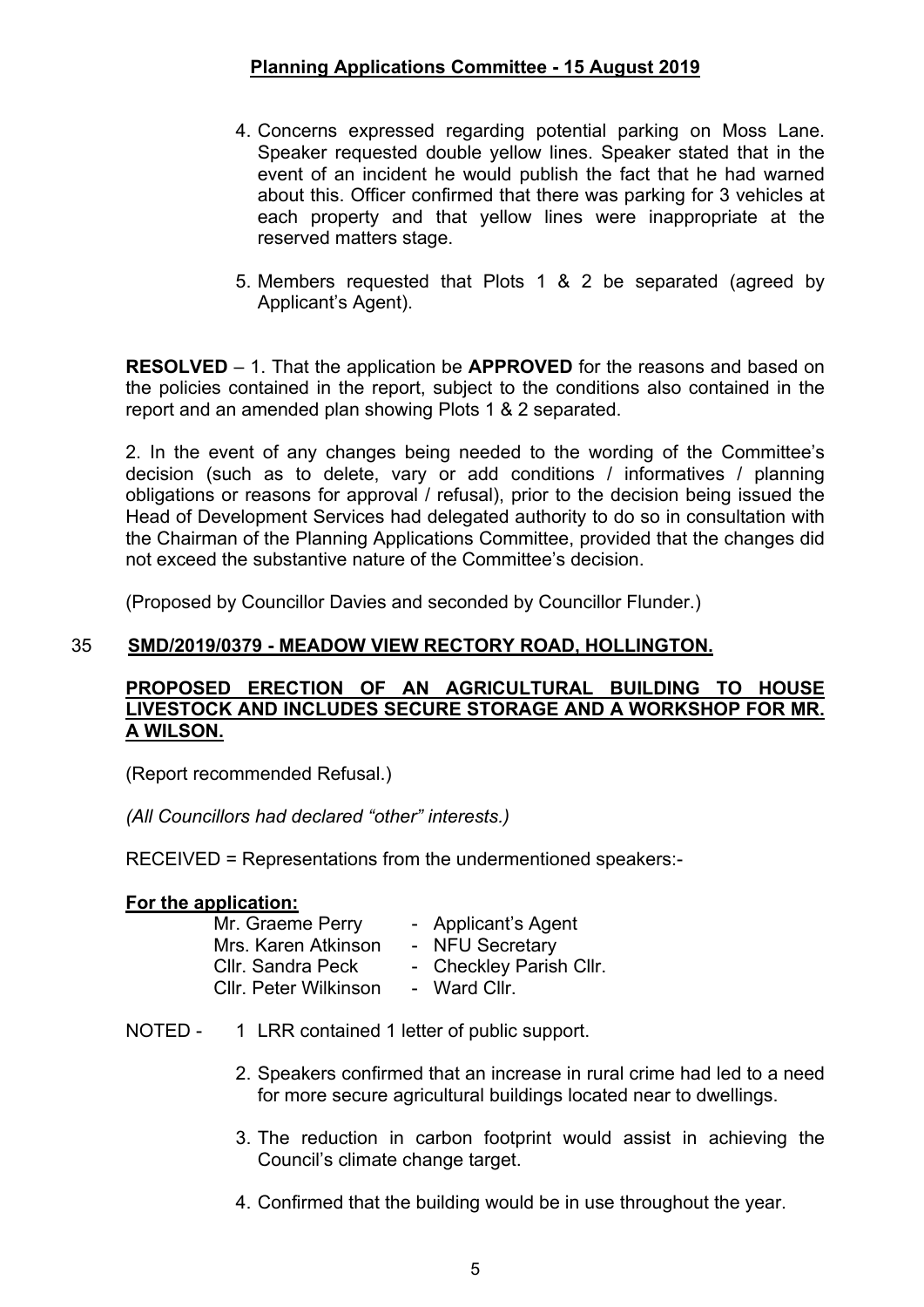5. Delegated authority be given to officers with regard to conditions in the event of approval.

A motion to **REFUSE** the application was proposed by Councillor Davies and seconded by Councillor Roberts. However at the vote, the motion was **LOST**.

**RESOLVED** – That, contrary to officer recommendation, the application was **APPROVED** for the reasons / policies stated below:-

#### **Reasons / policies:**

- Economic development & employment opportunities perceived to outweigh the harm to the landscape in the overall planning balance;
- Bio-diversity enhancement opportunities;
- Sustainability reduction in the impact on climate change and reduced journeys.

(Proposed by Councillor Flunder and seconded by Councillor Emery.)

#### 36 **SMD/2019/0126 - LAND ADJACENT TO RAKEWAY GRANGE, RAKEWAY ROAD, CHEADLE.**

**OUTLINE PLANNING APPLICATION WITH ALL MATTERS RESERVED FOR RESIDENTIAL DEVELOPMENT (EXCEPT FOR ACCESS, APPEARANCE, LAYOUT AND SCALE) FOR MR. & MRS. BLOOR.**

(Report recommended Approval)

*(All Councillors had declared "other" interests. Councillors Emery, Roberts and Whitehouse had declared lobbying interests.)*

RECEIVED – Representations from the undermentioned speakers:-

#### **For the application:**

Mr. Rob Duncan - Applicant's Agent

- NOTED 1. LRR contained representation from 'Cheadle Unite' and response from officer. Also 2 additional conditions regarding Permitted Development Rights.
	- 2. 'Extant' planning permission was already in place establishing the principle of development.
	- 3. Original plans had been amended following objection from SCC Highways department. Objection subsequently withdrawn. Despite this, members expressed their concern regarding the safety of access / egress.

**RESOLVED** – 1. That the application be **APPROVED** for the reasons and based on the policies contained in the report, subject to the conditions also contained in the report.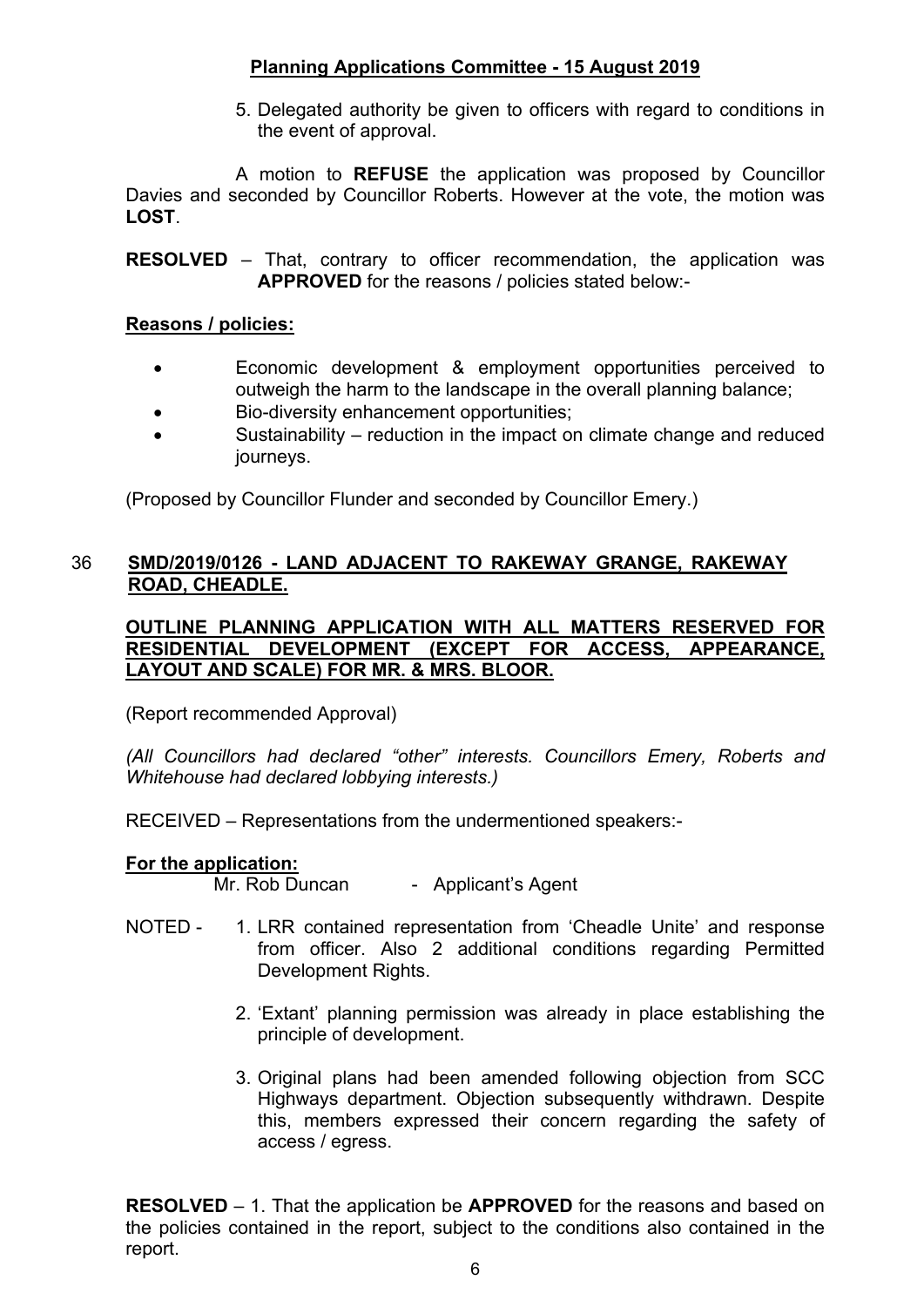2. In the event of any changes being needed to the wording of the Committee's decision (such as to delete, vary or add conditions / informatives / planning obligations or reasons for approval / refusal), prior to the decision being issued the Head of Development Services had delegated authority to do so in consultation with the Chairman of the Planning Applications Committee, provided that the changes did not exceed the substantive nature of the Committee's decision.

(Proposed by Councillor Davies and seconded by Councillor Cawley.)

#### 37 **SMD/2019/0192 - LAND AT HIGH UP ROAD, LEEK.**

#### **AGRICULTURAL BUILDING TO PROVIDE TB ISOLATION UNIT FOR CATTLE FOR MR. STUART HEATH.**

(Report recommended Approval)

*(All Councillors had declared "other" interests.)*

Councillor Cawley left the meeting at this point, taking no part in the discussion or vote.

RECEIVED – Representation from the undermentioned speaker:-

#### **For the application:**

Mr. Robert Watkins - Chartered Surveyor

- NOTED 1. Additional conditions requested by members for:-
	- More trees / hedging to reduce the visual impact:
	- Broad scheme of bio-diversity enhancement.
	- 2. Confirmed that the building would be in use for  $8 10$  months per year.

**RESOLVED** – 1. That the application be **APPROVED** for the reasons and based on the policies contained in the report, subject to the conditions and informative also contained in the report and the additional conditions referred to above.

2. In the event of any changes being needed to the wording of the Committee's decision (such as to delete, vary or add conditions / informatives / planning obligations or reasons for approval / refusal), prior to the decision being issued the Head of Development Services had delegated authority to do so in consultation with the Chairman of the Planning Applications Committee, provided that the changes did not exceed the substantive nature of the Committee's decision.

(Proposed by Councillor Emery and seconded by Councillor Holmes.)

#### 38 **APPEALS REPORT.**

Ben Haywood presented the report which showed that no appeals had been lodged with the Planning Inspectorate since the previous report. Appeal decisions received were as follows:-